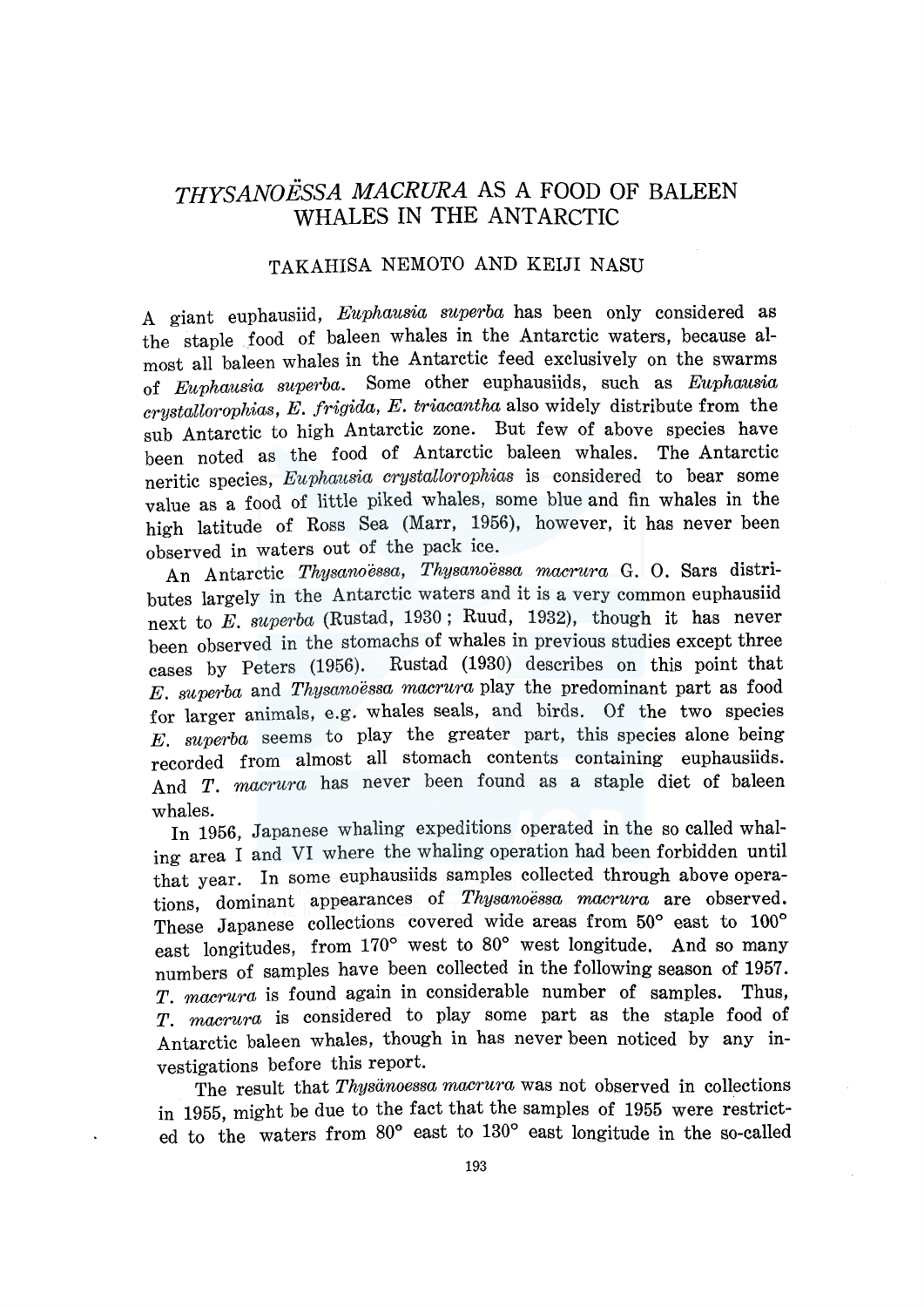whaling area IV. The numbers of whales examined and samples collected in the successive years are listed in tables from 1 and 2.

### TABLE 1. NUMBER OF WHALES EXAMINED AND SAMPLES COLLECTED IN THE WATERS WEST OF 100° E IN 1956 AND NUMBER OF WHALES EXAMINED AND SAMPLES COLLECTED IN THE WATERS EAST OF 170° W IN 1956

| West              |     | Whale species |                   |  | East              | Whale species |     |                    |   |
|-------------------|-----|---------------|-------------------|--|-------------------|---------------|-----|--------------------|---|
| Number of whales  |     |               | Fin Blue Humk Sei |  | Number of whales  |               |     | Fin Blue Humk- Sei |   |
| Whales examined   | 978 | 97            | 95                |  | Whales examined   | 3535          | 278 | 145                | 6 |
| Whales fed        | 496 | 52            | 55                |  | Whale fed         | 2477          | 148 | 92                 | 5 |
| Collected samples | 25. | 4             |                   |  | Collected samples | 69            |     |                    |   |
| Unknown           | 8   |               |                   |  | Unknown           |               |     |                    |   |

### TABLE 2. NUMBER OF WHALES EXAMINED AND SAMPLES COLLECTED IN THE WATERS EAST OF 170° E IN 1957

|                   | Whale species |      |               |     |  |  |
|-------------------|---------------|------|---------------|-----|--|--|
| Number of whale   | Fin           | Blue | Humk-<br>back | Sei |  |  |
| Whales examined   | 5832          | 611  | 71            | 133 |  |  |
| Whales fed        | 2478          | 311  | 47            | 55  |  |  |
| Collected samples | 301           | 37   | 4             | 5   |  |  |
| Unknown           |               |      |               |     |  |  |

Description of T. *macrura* G. 0. Sars

The rostrum is narrow and lanceolate, reaching to a little back to the end of the first antenuular segment. Lateral margin of carapace bear a denticle on its two-third from the tip of the margin. Eyes are large with a transverse constriction above the middle. Antennulae with the upper flagellum is somewhat shorter than the sum of the two distal peduncular joints. Second thoracic legs are very elongate, with the merus reaching beyond the end of the antennular peduncle. Oschium and merus are very strong and heavy. Carpus somewhat is curved distally bearing about 6 or more setae. The propodus is about one-fourth as long as carpus, bearing about 7 to 14 setae on both margins. The dactylus is broad and bears 4 to 5 strong setae and 3 to 5 slender setae. Abdomen without any keel or spine, telson bears two pairs of dorsal spines. Six abdomnal segment is fully as long as the sum of the two preceeding segments. Preanal spine of females is indented, but rather smooth in males. This sexual distinction is well developed in young specimens. Terminal process of the copulatory organ distally expanded in both sides and especially outwards. Proximal process and lateral process are rather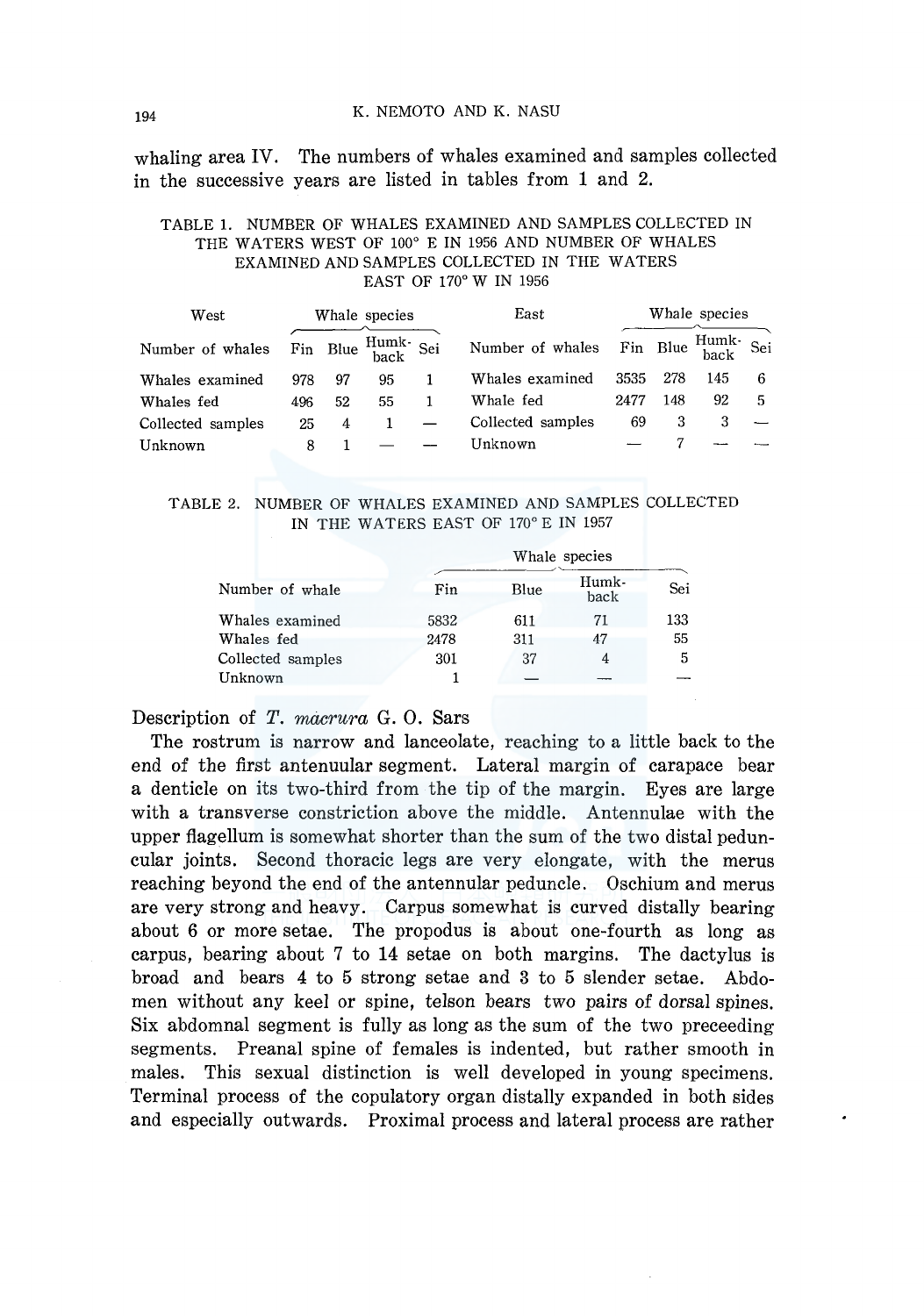slender and terminal parts curved. Spine-shaped process is curved through about 90° angle. Females attain to about 29 mm from the tip of the rostrum to the last of telson, on the other hand the adult males



Fig. 1. Adult female of *Thysanoëssa macrura* G. O. Sars.



Fig. 2. Male copulatry organs of *T. macrura* A. inmature male B mature male.



Fig. 3. Preanal spines of *T. macrura.* A. inmature female. B. mature female C. mature male

are far smaller, only 20 mm in the largest specimens as described by Hansen (1911). Females are always dominant in number among the patches of T. *macrura* like northern Pacific euphausiids.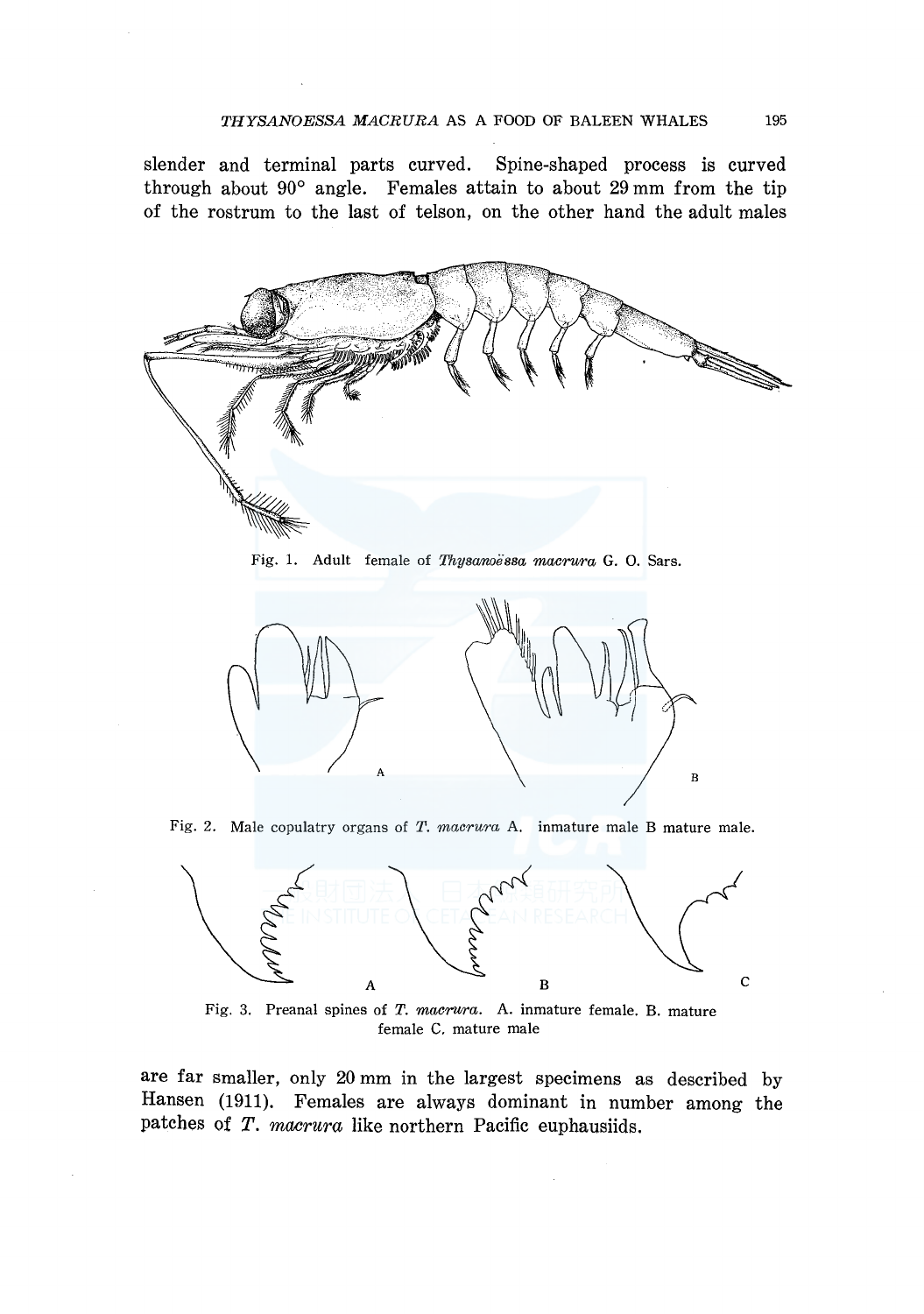### 196 K. NEMOTO AND K. NASU

#### OCCURRENCE

*Thysanoessa macrura* is found in our collections as shown in tables 3 and 4. In 1956, 5 samples are found containing *T. macrura* in 105 ones. No other euphausiid is observed in these 5 samples, and observations by biologists on board confirm that the stomachs were satiated only with this *T. macrura* in above 5 samples. The further collections in 1957, show also such ratio of occurrences as in the previous year. Of course other collected samples consist of only *Euphausia superba* in various stages. The mingled collections with *E. superba* and *T. macrura* are also observed in less number in both years. In these mingled collections, specimens of *E. superba* are rather young ones and full grown euphausiid have never been observed. So the sizes of *E. superba* is not so large as adult specimens in these mingled samples.

The eyes of *T. macrura* is fragil like the North Pacific *Thysanoessa T. longipes* (Nemoto, 1957). When *T. macrura* is found among *Euphausia superba,* the eyes of *T. macrura* are nearly digested. On the other hand, those of *E. superba* remain undigested.

As shown in table 5, the occurrences of *T. macrura* differ in each month of the whaling season. The most dominant appearance is observed in the late decade of January and the first decade of February. In other decades, comparatively few samples of *T. macrura* are observed, and we see none of them in many samples in March. From above facts, some seasonal or distributional pecuriarity of *T. macrura* is suggested.

In 1956, a Japanese fleet operated in the waters from  $40^{\circ}$  east to  $90^{\circ}$ east longitudes so called whaling area III. From these 30 samples, *T. macrura* is found in two samples collected in the waters near 40° east line, and none of *T. macrura* is found in other collection from 50° 90° east longitude as shown in figure 4. And 5 samples of *T. macrura*  are found in the waters near 130° east longitudes

In 1957, many samples of *T. macrura* are collected in the area from 135° west to 100° west longitudes. Except the waters near the pack ice in this area, *T. macrura* is considered to be important as a food of whales as shown in figure 5. In the waters from  $170^{\circ}$  west to  $140^{\circ}$ west, many collections of stomachs of whales are all *E. superba* but one *T. macrura.* In this area we have also none of *T. macrura* in the previous year. It may be considered from above facts that *E. superba*  does not distribute so uniformly, and perhaps *E. superba* is scarce or *T. macrura* is very common in this area. Thus many whales that fed on *T. macrura* may be found in our researches.

During the Antarctic whaling season in 1957, oceanographical data were collected on the board of the factory ship "Nisshin-maru" at in-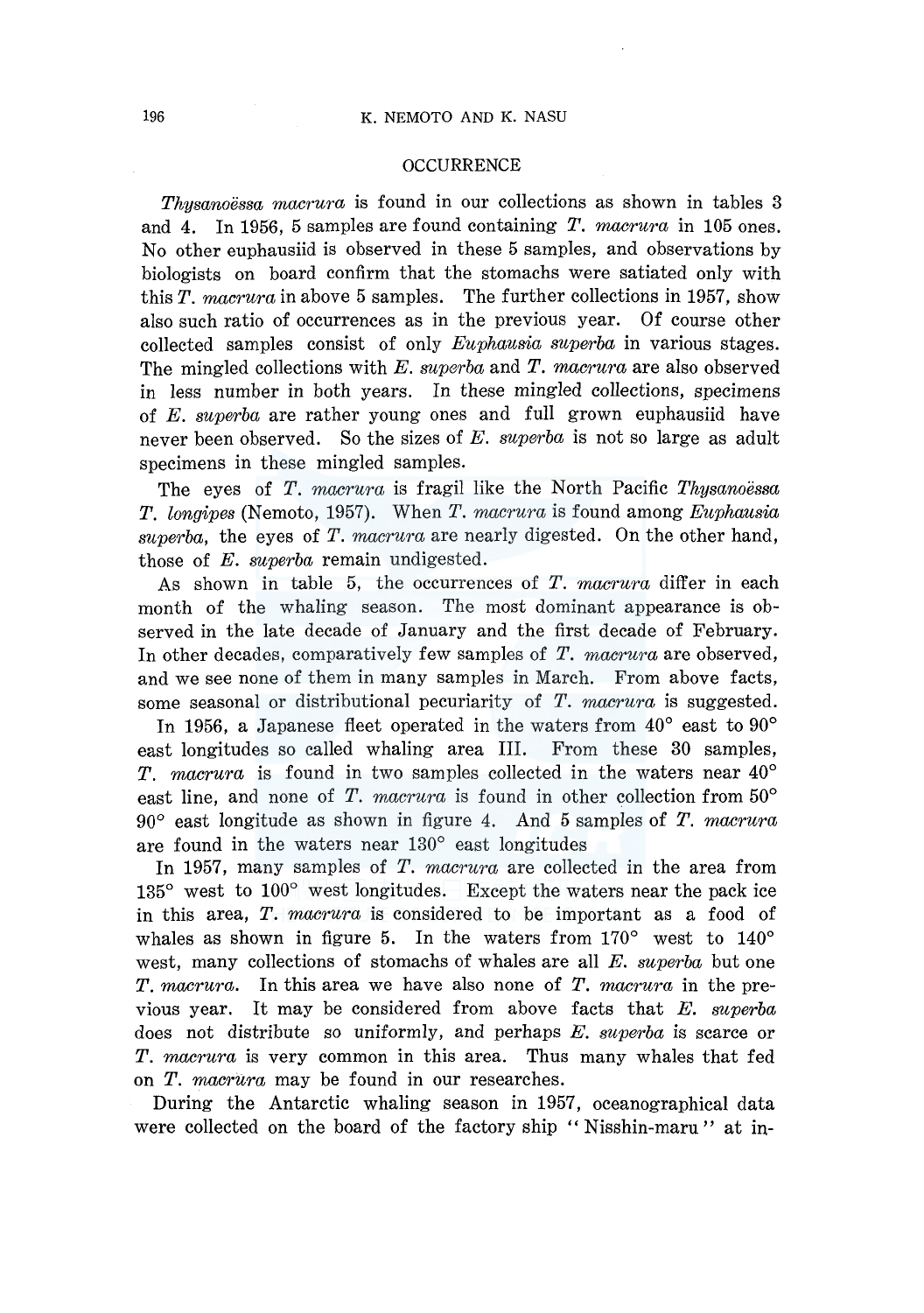terval of 4 hours, the discussion of which will be published after the examination and we may state simply its quatation here for our study. Oceanographic conditions of January and February show, generally, water masses of the lower temperature and salinity are formed by melting ice towards the north. On the other hand, water masses of the higher temperature and salinity run towards the south.

## TABLE 3. OCCURRENCE OF *THYSANOESSA MACRURA* IN THE JAPANESE COLLECTION OF STOMACH CONTENTS OF BALEEN WHALES IN 1956

| Euphansiid<br>species | East of 170° W<br>Whale species |      |                  | Euphansiid               | West of $100^{\circ}$ E<br>Whale species |      |               |
|-----------------------|---------------------------------|------|------------------|--------------------------|------------------------------------------|------|---------------|
|                       | Fin                             | Blue | $H$ unp-<br>back | species                  | Fin                                      | Blue | Hunp-<br>back |
| $E.$ superba          | 65                              | 3    | З                | E. superba               | 23                                       | 4    |               |
| T. macrura            | 4                               |      |                  | T. macrura               |                                          |      |               |
|                       |                                 |      |                  | E. superba<br>T. macrura |                                          |      |               |

#### TABLE 4. OCCURRENCE OF *THYSANOESSAMACRURA* IN THE JAPANESE COLLECTION OF STOMACH CONTENTS OF BALEEN WHALES IN 1957

|                            |     | Whale species |               |     |  |  |
|----------------------------|-----|---------------|---------------|-----|--|--|
| Euphansiid<br>species      | Fin | Blue          | Hunp-<br>back | Sei |  |  |
| $E.$ superba               | 274 | 36            |               | 5   |  |  |
| T. macrura                 | 21  |               | 3             |     |  |  |
| S. superba &<br>T. macrura | в   |               |               |     |  |  |

### TABLE 5. OCCURRENCE OF *THYSANOESSA MACRURA* IN 1957

|                            | January |    | February |    |    | March |    |
|----------------------------|---------|----|----------|----|----|-------|----|
| <b>Species</b>             | 2       |    |          |    |    |       |    |
| $E.$ superba               | 27      | 20 | 52       | 55 | 87 | 41    | 26 |
| S. superba &<br>T. macrura |         |    |          |    |    |       |    |
| T. macrura                 |         |    |          |    |    |       |    |

Between the currents towards the north and the south the cyclonic eddies are formed, therefore, the isotherms and the isohalines bend far laterally, and the whaling grounds in the Antarctic waters is located near the cyclonic eddies, that is, whaling grounds are formed in the center of the water boundary forming cyclonic eddies as Ruud (1929) and Uda (1954) describe. It seems that the krill T. *macrura* is concentrated by the water current on such areas.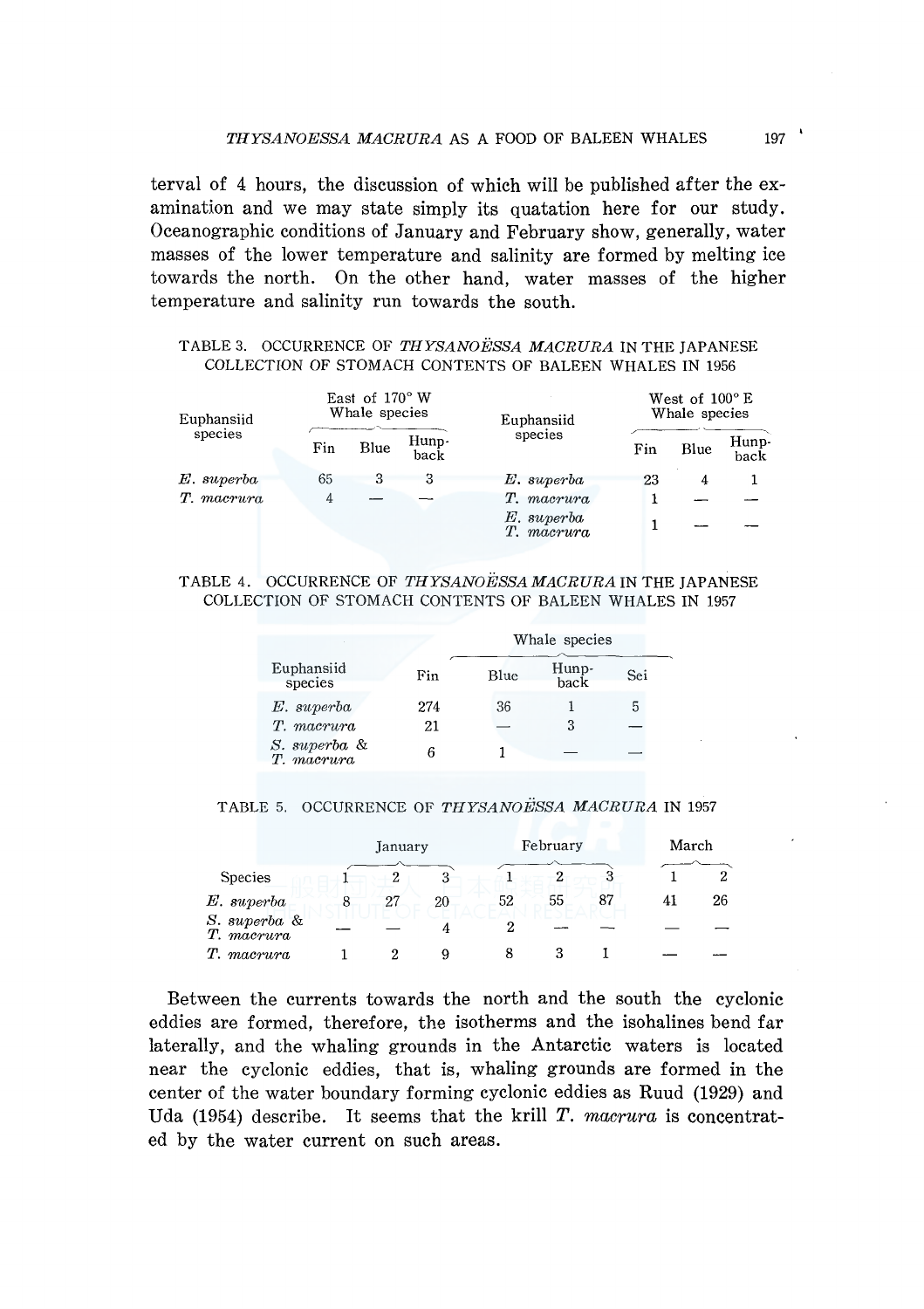As above mentioned, in 1957 the area where *T. macrura* occurred was covered on the waters from 135°W to 100°W longitude, and the greatest concentration was observed at the adjacent waters of 110°W longitude. Generally speaking in the area were *T. macrura* had been dominaratly appeared the temperature and salinity were approximately  $0^{\circ}$ C and 33.60°/00 respectively in our observations. So *T. macrura* may distribute relatively high temperature and salinity and may be the food of baleen whales of which are distributed off comparatively warmer waters in the Antarctic.

### SUMMARY

An Antarctic *Thysanoessa, T. macrura* is found as a stable food of baleen whales. Considering dominant appearances of *T. macrura* in stomachs of whales, it must bear significance for the Antarctic whales in the certain Antarctic area.

*T. macrura* is considered to distribute relatively higher temperature and salinity than *Euphausia superba.* 

#### **REFERENCES**

- HANSEN, H. J. (1931). The genera and species of the order *Euphausiaces,* with account of remarkable variation. *Bull. Inst. Oceanographique, Monaco,* 210: 1-54.
- MARR, J. W. S. (1956). *Euphausia superba* and the Antarctic surface currents (An advance note on the distribution of the whale food). *Norsk Hvalfangst-Tid* no. 3: 127-34
- NEMOTO, T. (1957). Foods of baleen whales in the Northern Pacific. *Sci. Rep. Whales Res Inst.,* no. 12: 33-89.
- PETERS, H. (1955). Uber das Vorkommen des Walkrebschens *Enphausia superba* Dana und seine Bedeutung fiir die Ernahrung der siid!ichen Bartenwale. *Arch Fishereiwissenchaft,* 6(5): 288-304,

RUSTAD, D. (1930). *Euphausiacea* with notes on their biogeography and development. *Sci Res. Norw. Antarc. Exped. 1927-28 and 1929-30,* co. 5. Olso.

RUUD, J. T. (1932). On the biology of southern *Euphausiidae. Hvalriidets Skrifter* no. 2. UDA, M. (1954). Studies of the relation between the whaling grounds and the hydrographical conditions (1). *Sci. Rep. Whales Res. Inst.,* no. 9: 179-87.